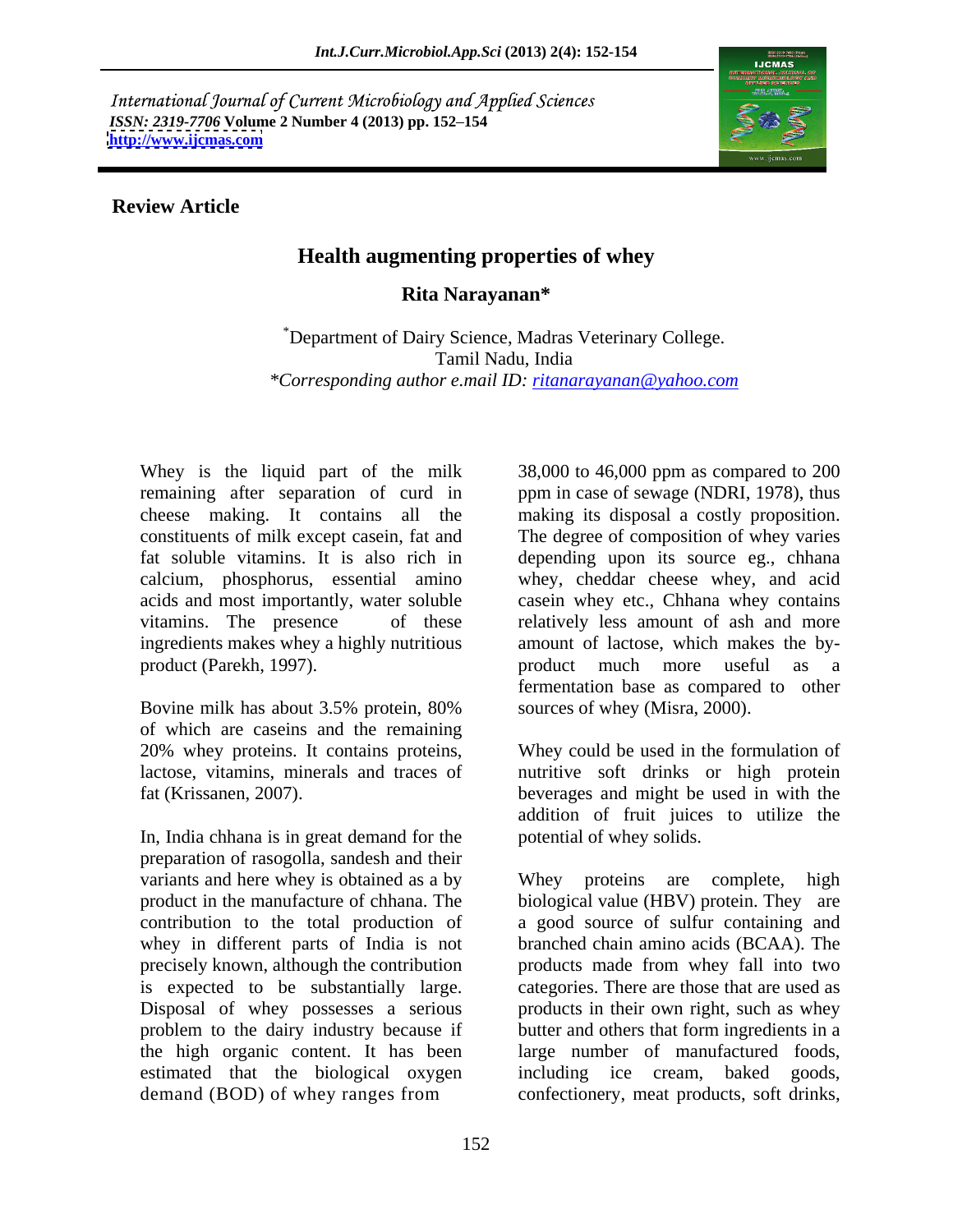Whey proteins are highly soluble over a wide range of pH and their solubility at low pH is possibly unique. They have good aeration properties and produce firm good aeration properties and produce firm

| <b>Types of protein</b> | <b>Average Biological</b><br><b>Value</b> |
|-------------------------|-------------------------------------------|
| Whey protein            | 104                                       |
| Whole Egg protein       | 100                                       |
| <b>Milk Protein</b>     | 92                                        |
| Beef protein            | 78                                        |
| Casein                  | 73                                        |
| Potato protein          | 69                                        |
| Wheat protein           | 45                                        |

Whey Proteins are easily digested and contain an amino acid profile that meets the entire essential amino acid requirement set by the World Health Organisation including sodium and potassium, which are (FAO/WHO). Beta lactoglobulin is required during diarrhea therapy. Minerals approximately 50% of the total whey such as calcium, magnesium, and protein content in bovine milk. It binds phosphorus are present in solution and also calcium and zinc and has partial sequence partly bound to proteins. Zinc is present in homology to retinol binding proteins. trace amounts (Zadow, 1992). Lactose also Alpha lactalbumin represents 25% of the promotes absorption of magnesium and total whey protein content in bovine milk. Seventy percent of protein in human milk helps in better diarrhoeal management is like whey protein and 41% of that (Ziegler and Fomon, 1983). Over the past protein is like alpha lacto albumin. Alpha two decades, there has been a worldwide lactalbumin accounts for 28% of the total increase in the consumption of dairy protein in human milk. Hence bovine alpha products containing probiotic bacteria. lactalbumin is strongly advocated to Focus has generally been on incorporation humanize infant formulas. Serum albumin of selected strains of Bifidobacterium spp. and immunoglobulins are blood proteins and Lactobacillus spp. into fermented dairy that become incorporated into milk and are

margarines and spreads (Parekh, 1997). recoverable as minor whey proteins (Rosemary Walzem, 1999)

gel on heating (Puranik, 2006). The two other proteins in whey are **Table.1** The following table evaluates being commercially isolated from whey, the nutritional vale of whey has been identified as one of the most protein with other available **interesting nutraceutical food ingredient**. It proteins. is reported to stimulate intestinal cell **Types of protein** Average Biological The iron binding ability and the ability to **Value** transport iron are other recognized benefits Whey protein 104 of lactoferrin. Lactoferrin is also a Whole Egg protein 100 ability to chelate free iron, it controls Gram Milk Protein 192 92 negative bacteria and yeast that need iron Beef protein 78 and Lactoperoxidase is an enzyme that has Casein 73 bacteriostatic property. It is used to control Potato protein 69 for the efficiency of the storage. Glycomacropeptide Wheat protein  $\overline{45}$  peptide is present in sweet whey but absent lactoferrin and lactoperoxidase. Lactoferrin, a milk protein that is now growth and the growth of bifidobacteria. selective antimicrobial agent. Through its for growth. (Alan Hugunin, 1999). acidity development and shift in pH during in acid whey. This can suppress appetite via stimulation of the pancreatic hormone cholecystokinin release.

> Whey is a good source of electrolytes such as calcium, magnesium, and zinc ions, which even in trace amount of selected strains of Bifidobacterium spp.